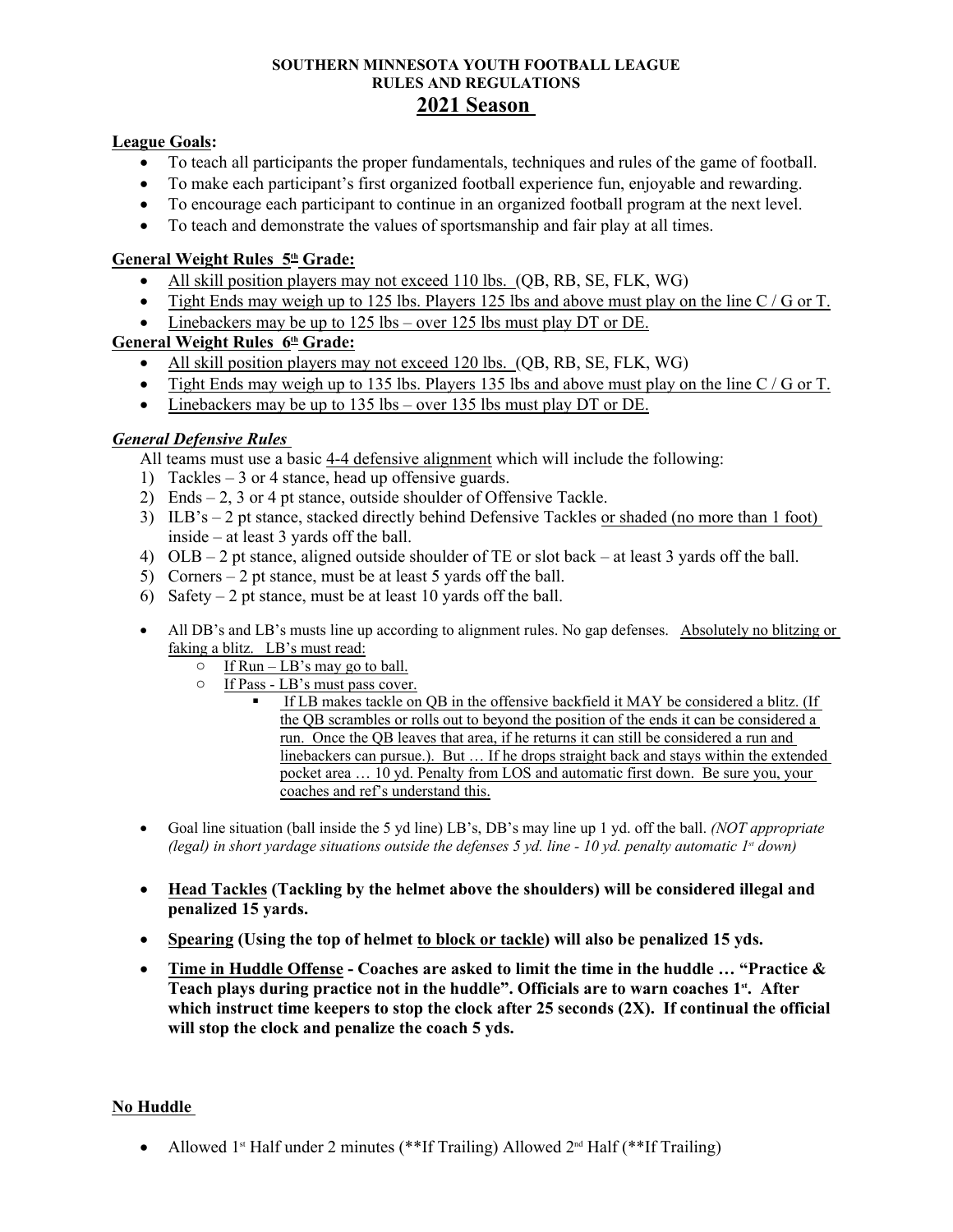# **General Offensive Rules:**

- All offensive alignments must have at least 2 RB's in the backfield at all times (lined up from tackle to tackle) and a QB under center or in a shotgun formation.
- You may operate out of any or all of the following formations:
	- 1) Two TE's and a WG.
	- 2) Two TE's and a FLK.
	- 3) One TE's and a Slot.
	- 4) Pro or Twins.
	- 5) You may not operate out of a Trips formation.
	- 6) You may not use motion.
	- 7) **Once a team has established a set formation you may not shift. (New 2014)**
		- **If a player is out of position a coach may reset the player. Don't make it a habit!**
- You may run any types of plays that you wish. All MSHSL rules apply.
- **Down linemen, Center, Guard, Tackle & Tight End must be able to touch the nearest team mates shoulder pad when in a normal stance.**
- **TE Rule If a TE is a skilled position=Ball carrier, they must meet league weight requirements.**
- **No Unbalanced Line (2 TE's Set Same Side)**

# **Kickoffs:**

- They are no kickoffs.
- The ball will be placed at the 30 yard line.

# **Punts:**

- There will be no punts. The ball will be advanced 25 yards from the LOS.
- Ball may not be placed inside the 10 yard line.

# **Extra Points:**

You may either kick, pass or run the PAT under the following rules:

# **Kicking:**

- 1) If you select to kick you must notify the officials.
- 2) No fake kicks under any circumstances.
- 3) No rush by the defense under any circumstances.
- 4) The ball will be kicked from the ten yard line.
- 5) The ball will not be snapped; it will be placed on the block at the 10 yd. line by the holder. No kickoff tees. Defense will line up at the 3yd. line.
- 6) All successful kicked PAT's will be worth 2 pts.

#### **Run or Pass:**

- 1) If you select to run/pass you must notify the officials.
- 2) The ball placement will be at the High School spot.
- 3) All successful run/pass PAT's will be worth 1 pt.

# **Equipment Rules:**

- All players must wear regulation helmets, shoulder pad, pants and pads, mouthpieces and rubber cleated shoes or tennis shoes.
- Pads for elbows, forearms, neck braces, rib pads, etc. will be allowed.

# **General Penalty Rules:**

Gross line movement shall be penalized. (contact, moving across the LOS)